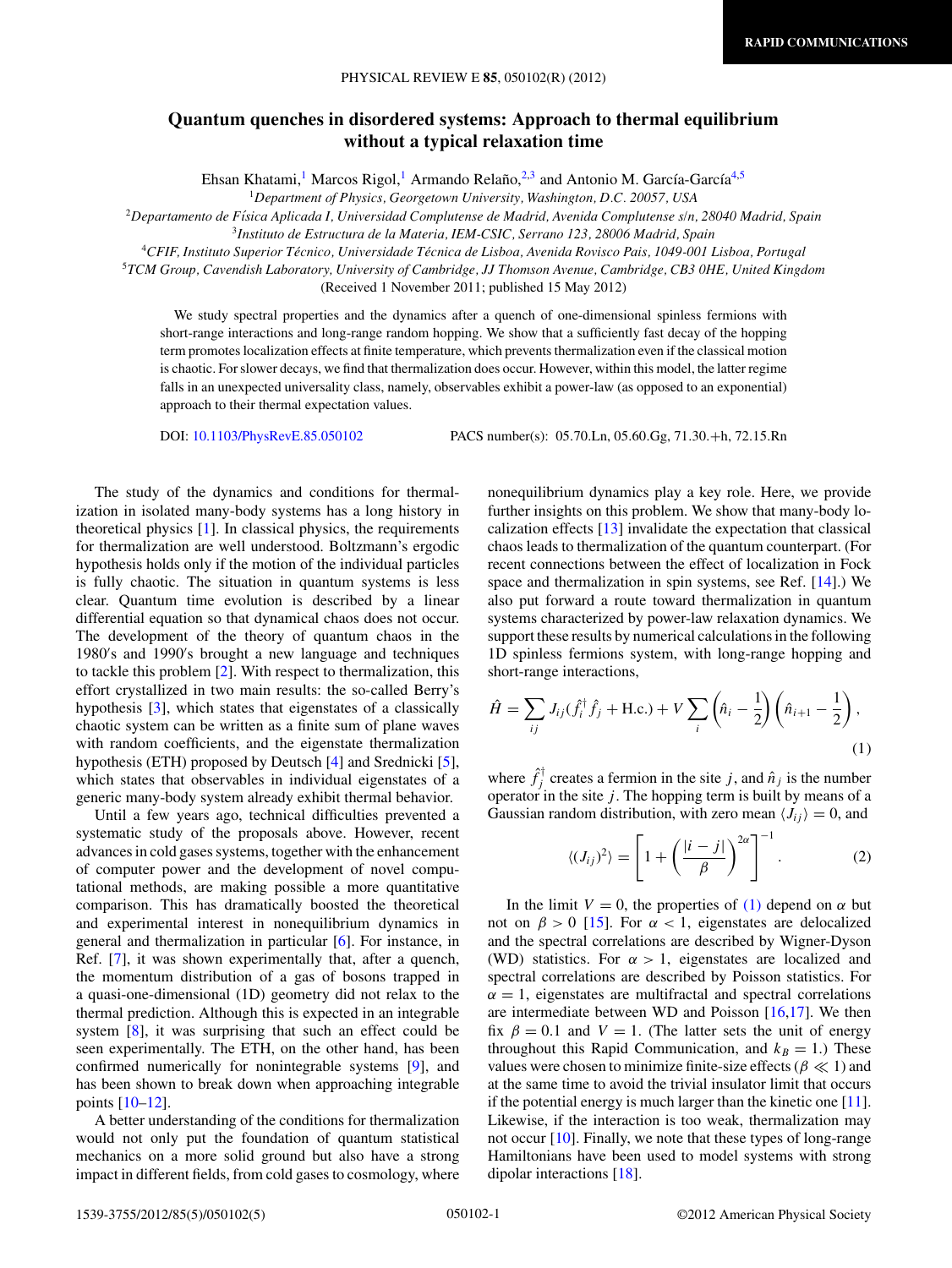

FIG. 1. (Color online) Scaling variable *η* [see Eq. (3)] as a function of  $\alpha$  for different system sizes but the same filling factor, 1/3. For  $\alpha \lesssim 1$  ( $\alpha \gtrsim 1.2$ ), *η* decreases (increases) with the system size. This is a signature of a metallic (insulating) phase. The number of realizations is 10 000, 10 000, and 400 for  $L = 12$ , 15, and 18, respectively.

We first use a finite-size scaling analysis to investigate the effect of the many-body interactions on the spectrum [\[17\]](#page-4-0). This is a powerful tool to study many-body localization in the presence of interactions [\[11,13\]](#page-4-0). We compute the eigenvalues of the Hamiltonian [\(1\)](#page-0-0) for different sizes and values of *α* utilizing standard diagonalization techniques. In all cases, the filling factor  $p/L = 1/3$ , where *L* is the system size and *p* is the number of particles. The spectrum thus obtained is appropriately unfolded, i.e., it is rescaled so that the spectral density on a spectral window comprising several level spacings is unity. The number of disorder realizations considered is such that statistical fluctuations are negligible. As a scaling variable we choose the function  $\eta$  [\[17\]](#page-4-0) related to the variance var =  $\langle s^2 \rangle - \langle s \rangle^2$  of the level spacing distribution *P*(*s*). *P*(*s*) is the probability of finding two neighboring eigenvalues at a distance  $s = (\epsilon_{i+1} - \epsilon_i)/\Delta$ , where  $\Delta$  is the local mean level spacing, and

$$
\eta = [var - var_{WD}]/[var_P - var_{WD}]. \tag{3}
$$

 $var_{WD} = 0.286$  (var<sub>P</sub> = 1) is the value of the variance for a disordered metal (insulator) in the thermodynamic limit and  $\langle s^n \rangle = \int s^n P(s)$  [\[19\]](#page-4-0). An increase (decrease) of *η* with *L* signals that the system will be an insulator (metal) in the thermodynamic limit.

Figure 1 depicts results for *η* vs *α* for different sizes. It is apparent that for  $\alpha \gtrsim 1.2$  the parameter  $\eta$  increases with system size, as is expected of an insulator. Hence, localization takes place in the interacting system, in contrast to the classical counterpart, which is chaotic for any  $\alpha$ . For  $\alpha \lesssim 1$ , on the other hand, *η* behaves as expected of a metal. To be certain whether the system is metallic for  $\alpha \approx 1$ , much larger systems, currently not accessible numerically, need to be studied.

We now investigate the thermalization properties of the Hamiltonian [\(1\).](#page-0-0) We aim to (i) identify a region of *α*'s for which the system does not thermalize even though the classical counterpart does, (ii) see how that region relates to the localization regime found by the spectral analysis,

## <span id="page-1-0"></span>EHSAN KHATAMI *et al.* PHYSICAL REVIEW E **85**, 050102(R) (2012)

(iii) investigate the microscopic origin of the lack of thermalization, and (iv) study the approach to equilibrium in the region of *α*'s for which thermalization eventually occurs.

In order to proceed, we first note that time scales and finitesize effects relevant to the study of quantum thermalization may depend on the observable and particle statistics [\[10,12\]](#page-4-0). However, for few-body observables, it is generically expected that thermalization occurs away from integrability. Here, we report results for two of those observables: the momentum distribution function  $[\hat{n}(k)]$  and the density-density structure factor  $[\hat{N}(k)],$ 

$$
\hat{n}(k) = \frac{1}{L} \sum_{l,m} e^{ik(l-m)} \hat{f}_l^{\dagger} \hat{f}_m, \quad \hat{N}(k) = \frac{1}{L} \sum_{l,m} e^{ik(l-m)} \hat{n}_l \hat{n}_m,
$$
\n(4)

which are the Fourier transforms of the one-particle and density-density correlation matrices [\[20\]](#page-4-0), respectively. Both observables can be measured in ultracold gases experiments.

In all the cases shown below, we start from an eigenstate of the Hamiltonian [\(1\)](#page-0-0) in a certain realization of the disorder. Then, we change to another disorder realization for the same  $\alpha$ , and study the time evolution of the initial state with this final Hamiltonian,  $\hat{H}_{fin}$ . This procedure is usually known as a quench. The initial state  $[|\Psi(0)\rangle]$  is selected such that the time evolving system has an energy  $E = \langle \Psi(0) | \hat{H}_{fin} | \Psi(0) \rangle$ , which, for every disorder realization, is the same as the one of a thermal state with temperature  $T = 10.0$  ( $E =$  $Tr{e^{-\hat{H}_{fin}/T}\hat{H}_{fin}}/Tr{e^{-\hat{H}_{fin}/T}}$ ). This yields energies that fall close to the center of the spectrum of the final Hamiltonian. In what follows,  $O_{ij}$  are the matrix elements of a given observable in the eigenstates of the final Hamiltonian,  $O_{ij} = \langle \psi_i | \hat{O} | \psi_j \rangle$ , and  $C_i$  is the overlap between the initial state and  $|\psi_i\rangle$ ,  $C_j = \langle \psi_j | \Psi(0) \rangle$ .

In order to determine whether thermalization occurs following the quench, one needs to find a meaningful quantity to compare with the microcanonical (thermal) average,  $O<sub>micro</sub>$  $\sum_{N \Delta E} \sum_{j=1}^{N}$   $\sum_{j=1}^{N}$  conterval around *E*, and with  $\Delta E$  $\sum_{j} O_{jj}$ , where  $\mathcal{N}_{\Delta E}$  is the number of states in the selected such that the average is robust against small changes of  $\Delta E$ ). If relaxation takes place for the observables of interest, and the spectrum is nondegenerate, the infinite time average (also known as the diagonal ensemble prediction)  $O_{\text{diag}} = \sum_j |C_j|^2 O_{jj}$  is the right choice [\[9\]](#page-4-0). We first compute the normalized difference between these two ensembles,

$$
\Delta O = \frac{\sum_{k} |O_{\text{diag}}(k) - O_{\text{micro}}(k)|}{\sum_{k} O_{\text{diag}}(k)},
$$
\n(5)

and then average it over different disorder realizations to obtain  $\langle \Delta O \rangle_{\text{dis}}$ . Note that here, and in what follows, by "O" we mean "*n*" or "*N*" for the momentum distribution and structure factor, respectively.

In Fig. [2,](#page-2-0) we depict  $\langle \Delta n \rangle_{\text{dis}}$  and  $\langle \Delta N \rangle_{\text{dis}}$  for different values of  $\alpha$  versus system size. Thermalization occurs if  $\langle \Delta O \rangle_{\text{dis}}$ vanishes in the thermodynamic limit. A nonzero value of  $\langle \Delta O \rangle_{\text{dis}}$  in this limit indicates that the observable *O* relaxes to a nonthermal expectation value. For  $\alpha > 1$ , a weak size dependence is observed for the largest system sizes we can study, with  $\langle \Delta O \rangle_{\text{dis}}$  likely saturating to nonzero values for  $\alpha \gtrsim 1.2$ . Therefore, thermalization is not expected to occur in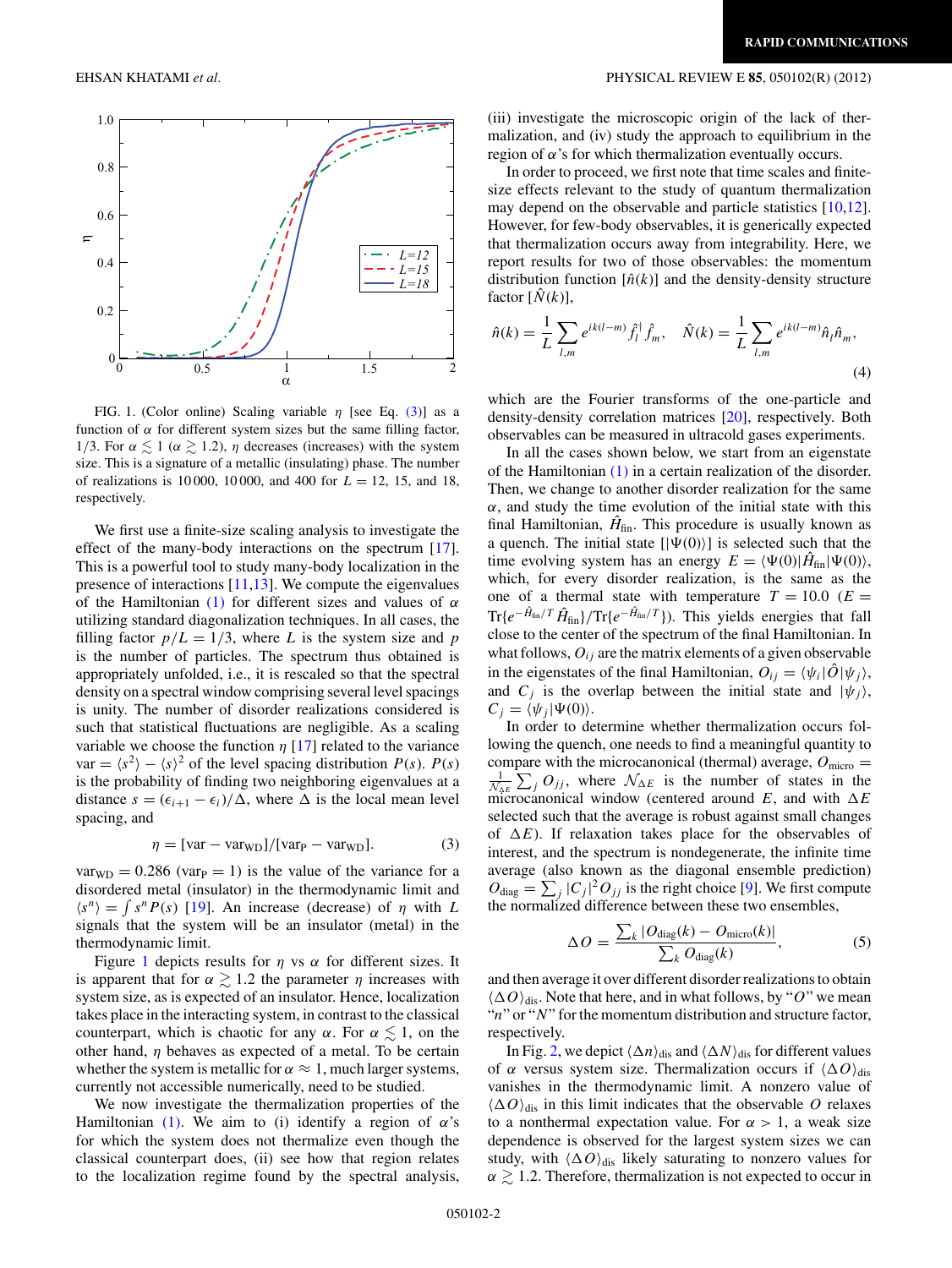<span id="page-2-0"></span>

FIG. 2. (Color online)  $\langle \Delta n \rangle_{\text{dis}}$  and  $\langle \Delta N \rangle_{\text{dis}}$  [see Eq. [\(5\)\]](#page-1-0), as a function of the system size, for  $\alpha = 0.6, 0.8, 1.0, 1.2,$  and 1.4. Points correspond to  $(L, p) = (9, 3)$ ,  $(12, 4)$ ,  $(15, 5)$ , and  $(18, 6)$ . The disorder average is performed over at least 8500 different realizations for  $L \le 15$ , and 1020 for  $L = 18$ . The classical dynamics is chaotic but there is no thermalization for large  $\alpha$  due to localization effects.

this regime. Interestingly, as the value of *α* decreases below  $\alpha \sim 1$ , the normalized differences exhibit a fast decrease for the smallest systems shown. They become much smaller than those for  $\alpha \gtrsim 1.2$  for the largest system sizes accessible here, for which  $\langle \Delta O \rangle_{\text{dis}}$  is very close to zero within our error bars and still decreasing with increasing system size. These results suggest that thermalization occurs in this regime.

In order to further support the conclusions of the finitesize scaling analysis we look at the actual diagonal and microcanonical expectation values of observables for several quenches. Results for  $n(k = 0)$  are shown in Fig. 3 as a function of the energy. In all regimes, the microcanonical results can be seen to be almost independent of the energy, while the diagonal ensemble results exhibit fluctuations that increase as *α* increases. Hence, increasing *α* increases the difference between the infinite time average and the microcanonical results, as well as increases the dependence of the infinite time average on the initial state selected.

A natural question that follows is whether the absence of thermalization, as well as the sensitivity to the initial state



FIG. 3. (Color online) Microcanonical and diagonal results for  $n(k = 0)$  in 51 different quenches. The systems have 18 sites and six particles, with  $\alpha = 0.6$ , 1.0, and 1.4.



FIG. 4. (Color online)  $\langle \Delta n_{ii}^{\text{max}} \rangle_{\text{dis}}$  and  $\langle \Delta N_{ii}^{\text{max}} \rangle_{\text{dis}}$  (main panels), and  $\langle \Delta n_{ii}^{\text{avg}} \rangle_{\text{dis}}$  and  $\langle \Delta N_{ii}^{\text{avg}} \rangle_{\text{dis}}$  (insets) vs system size. Lines are the same as in Fig. 2. As a consequence of localization effects, ETH does not hold for large values of *α*.

selected, for large  $\alpha$ , is related to the breakdown of ETH (as seen in clean systems approaching an integrable point [\[10,11\]](#page-4-0)) or it is rather related to some atypical properties of the overlaps  $C_i$ . To answer that question, we compute the normalized difference between the observable in each eigenstate and in the microcanonical ensemble,

$$
\Delta O_{ii} = \frac{\sum_{k} |O_{ii}(k) - O_{\text{micro}}(k)|}{\sum_{k} O_{\text{micro}}(k)}.
$$
 (6)

This allows us to determine, for each disorder realization, the maximal difference within the microcanonical window  $\Delta O_{ii}^{\text{max}} = \text{Max}[\Delta O_{ii}]_{\Delta E}$  as well as the average  $\Delta O_{ii}^{\text{avg}} =$ disorder realizations to obtain  $\langle \Delta O_{ii}^{\text{max}} \rangle_{\text{dis}}$  and  $\langle \Delta O_{ii}^{\text{avg}} \rangle_{\text{dis}}$ .  $\sum_i \Delta O_{ii}$ . We then average both quantities over different

In the main panels in Fig. 4, we depict  $\langle \Delta n_{ii}^{\text{max}} \rangle_{\text{dis}}$  and  $\langle \Delta N_{ii}^{\text{max}} \rangle_{\text{dis}}$  vs *L* for different values of *α*. ETH holds when  $\langle \Delta O_{ii}^{max} \rangle_{dis} \rightarrow 0$  for  $L \rightarrow \infty$ . In the range of sizes that we can study, this behavior is apparent for  $\alpha \lesssim 1$ . For  $\alpha \gtrsim 1.2$ , we find clear indications that ETH fails, which can be understood as a result of localization induced by disorder [\[13\]](#page-4-0). A very similar behavior is observed in the insets of Fig. 4, which show  $\langle \Delta n_{ii}^{\text{avg}} \rangle_{\text{dis}}$  and  $\langle \Delta N_{ii}^{\text{avg}} \rangle_{\text{dis}}$ . In the region  $\alpha \approx 1$ , on the other hand, our results are not conclusive. This is an interesting problem for future works as, in the noninteracting limit,  $\alpha = 1$ corresponds to a metal-insulator transition characterized by multifractal eigenstates. We speculate that fluctuations at all scales associated with multifractality may lead to interesting behavior in the many-body properties of the system.

The robustness of the results for  $\langle \Delta O_{ii}^{max} \rangle_{\text{dis}}$  and  $\langle \Delta O_{ii}^{avg} \rangle_{\text{dis}}$ , as well as their clear correlation with the thermalization indicators in Fig. 2, allow us to conclude that (i) the lack (occurrence) of thermalization is directly related to the failure (validity) of ETH, and (ii) that ETH holds and thermalization occurs only for values of  $\alpha \lesssim 1$ . For  $\alpha$  greater than, and not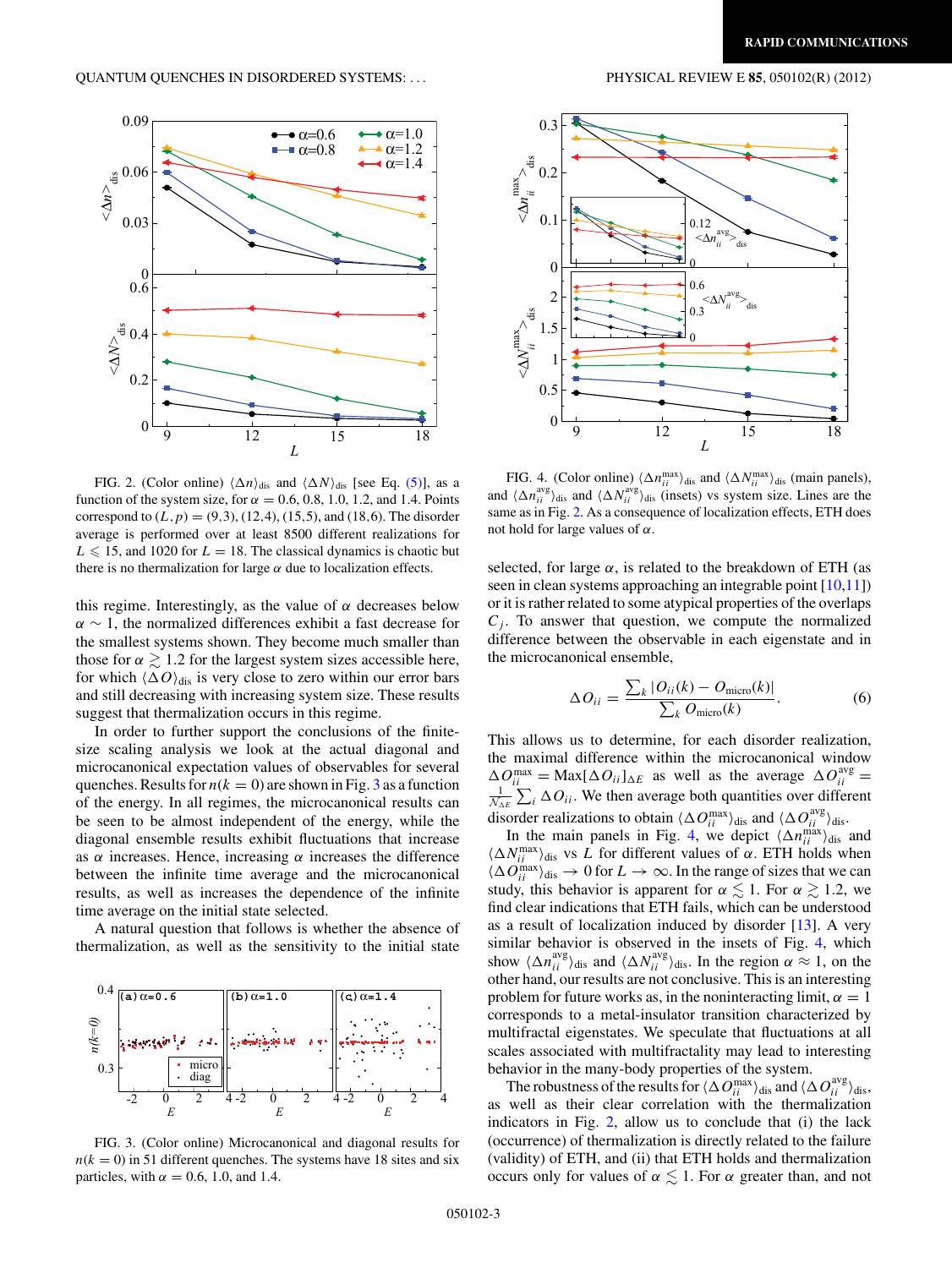

FIG. 5. (Color online) Time evolution of  $\langle \delta n(t) \rangle_{\text{dis}}$  and  $\langle \delta N(t) \rangle_{\text{dis}}$ [see Eq. (7)] for different  $\alpha$ 's. Thick lines are for 18 sites and six particles. Thin solid lines are power-law fits to the data. Other thin lines are the corresponding results for 15 sites and five particles. An average over 8500 (1020) realizations has been carried out for the 15-site (18-site) system.

too close to, one, the quantum system will not thermalize even though the dynamic of the classical counterpart is chaotic.

A fundamental problem that has not been addressed in previous computational studies—due to large fluctuations that occur during the time evolution in exact diagonalization studies (because of finite-size effects) and to the limited times accessible in time-dependent density-matrix renormalization group (t-DMRG) approaches [\[21\]](#page-4-0)—is that of how observables approach their thermal values during the relaxation dynamics. The naive expectation is that the approach should be exponential as in classical systems, where a few collisions per particle suffice for the system to relax to thermal equilibrium. However, to the best of our knowledge, such a behavior has yet to be seen in the experiments or numerical simulations of isolated systems in the quantum regime. Disordered systems provide a unique opportunity to address this problem as the average over disorder realizations reduces dramatically fluctuations due to finite-size effects. In what follows, we compute the time evolution of the difference

$$
\delta O(t) = \frac{\sum_{k} |O(k, t) - O_{\text{diag}}(k)|}{\sum_{k} O_{\text{diag}}(k)},\tag{7}
$$

and then average it over different disorder realizations to obtain  $\langle \delta O(t) \rangle_{\text{dis}}$  [\[10\]](#page-4-0). In Fig. 5, we show results for  $\langle \delta n(t) \rangle_{\text{dis}}$ 

## <span id="page-3-0"></span>EHSAN KHATAMI *et al.* PHYSICAL REVIEW E **85**, 050102(R) (2012)

and  $\langle \delta N(t) \rangle_{\text{dis}}$  as a function of time, *t*, for three different values of  $\alpha$  and the two largest system sizes that we can study. For  $\alpha > 1$ , an extremely slow relaxation dynamics can be observed, and the system may never reach the infinite time-average prediction in any experimentally relevant time scale. For  $\alpha \lesssim 1$ , the relaxation dynamics seen in those plots is quite unexpected. We find that  $\langle \delta n(t) \rangle_{\text{dis}}$  and  $\langle \delta N(t) \rangle_{\text{dis}}$ exhibit a clear power-law decay ( $\propto t^{-\gamma}$ ). The region over which the power-law decay is observed extends over a decade and increases with increasing system size. As the value of *α* decreases (and localization effects decrease) the exponent *γ* of the power law increases. However, no typical time-scale emerges during relaxation [\[22\]](#page-4-0). This indicates an unexpected route to thermal equilibrium in many-body quantum systems characterized by a power law rather than an exponential decay.

After these results, it is natural to speculate whether such power-law behavior also occurs in clean systems. Theoretically, it is well known that in the semiclassical limit classical cantori [\[23\]](#page-4-0), remnants of the Kolmogorov-Arnold-Moser (KAM) tori induce slow diffusion in phase space and powerlaw localization of eigenstates in the one-body problem [\[24\]](#page-4-0). Therefore, it is plausible that in certain region of parameters the approach to equilibrium in systems controlled by cantori is also power-law-like. Interestingly, indications of power-law relaxation have already been seen in classical systems [\[25\]](#page-4-0) and, experimentally, in a strongly correlated one-dimensional Bose gas [\[26\]](#page-4-0).

In conclusion, we have studied an interacting many-body disordered system that exhibits a transition between metallic and insulating behavior. Remarkably, we have identified a region of parameters ( $\alpha \gtrsim 1.2$ ) in which, due to localization effects, ETH fails and thermalization does not take place even if the system is nonintegrable [\[14\]](#page-4-0). For  $\alpha \lesssim 1$ , ETH is valid and thermalization occurs. Furthermore, in the latter regime, we have found a route toward thermal equilibrium characterized by a power-law approach to the thermal expectation values and, hence, by the lack of a well-defined equilibration time. The relevance of this scenario to experiments with ultracold gases, as well as clean strongly correlated systems, is a topic that requires future exploration.

This research was supported by NSF under Grant No. OCI-0904597 (E.K. and M.R.) and by the U.S. Office of Naval Research (M.R.). A.M.G. acknowledges support from Galileo Galilei Institute, FCT (PTDC/FIS/111348/2009), Marie Curie Action (PIRG07-GA-2010-26817), and EPSRC (EP/I004637/1). A.R. acknowledges support from the Spanish Government Grants No. FIS2009-11621-C02-01 and No. FIS2009-07277.

- [1] L. Boltzmann, Creeles J. **98**, 68 (1884).
- [2] H. J. Stockmann, *Quantum Chaos: An Introduction* (Cambridge University Press, Cambridge, U.K., 1999).
- [3] M. V. Berry, [J. Phys. A: Math. Gen.](http://dx.doi.org/10.1088/0305-4470/10/12/016) **10**, 2083 [\(1977\).](http://dx.doi.org/10.1088/0305-4470/10/12/016)
- [4] J. M. Deutsch, Phys. Rev. A **43**[, 2046 \(1991\).](http://dx.doi.org/10.1103/PhysRevA.43.2046)
- [5] M. Srednicki, Phys. Rev. E **50**[, 888 \(1994\).](http://dx.doi.org/10.1103/PhysRevE.50.888)
- [6] M. A. Cazalilla and M. Rigol, New J. Phys. **12**[, 055006 \(2010\);](http://dx.doi.org/10.1088/1367-2630/12/5/055006) A. Polkovnikov, K. Sengupta, A. Silva, and M. Vengalattore, [Rev. Mod. Phys.](http://dx.doi.org/10.1103/RevModPhys.83.863) **83**, 863 (2011).
- [7] T. Kinoshita, T. Wenger, and D. S. Weiss, [Nature \(London\)](http://dx.doi.org/10.1038/nature04693) **440**, [900 \(2006\).](http://dx.doi.org/10.1038/nature04693)